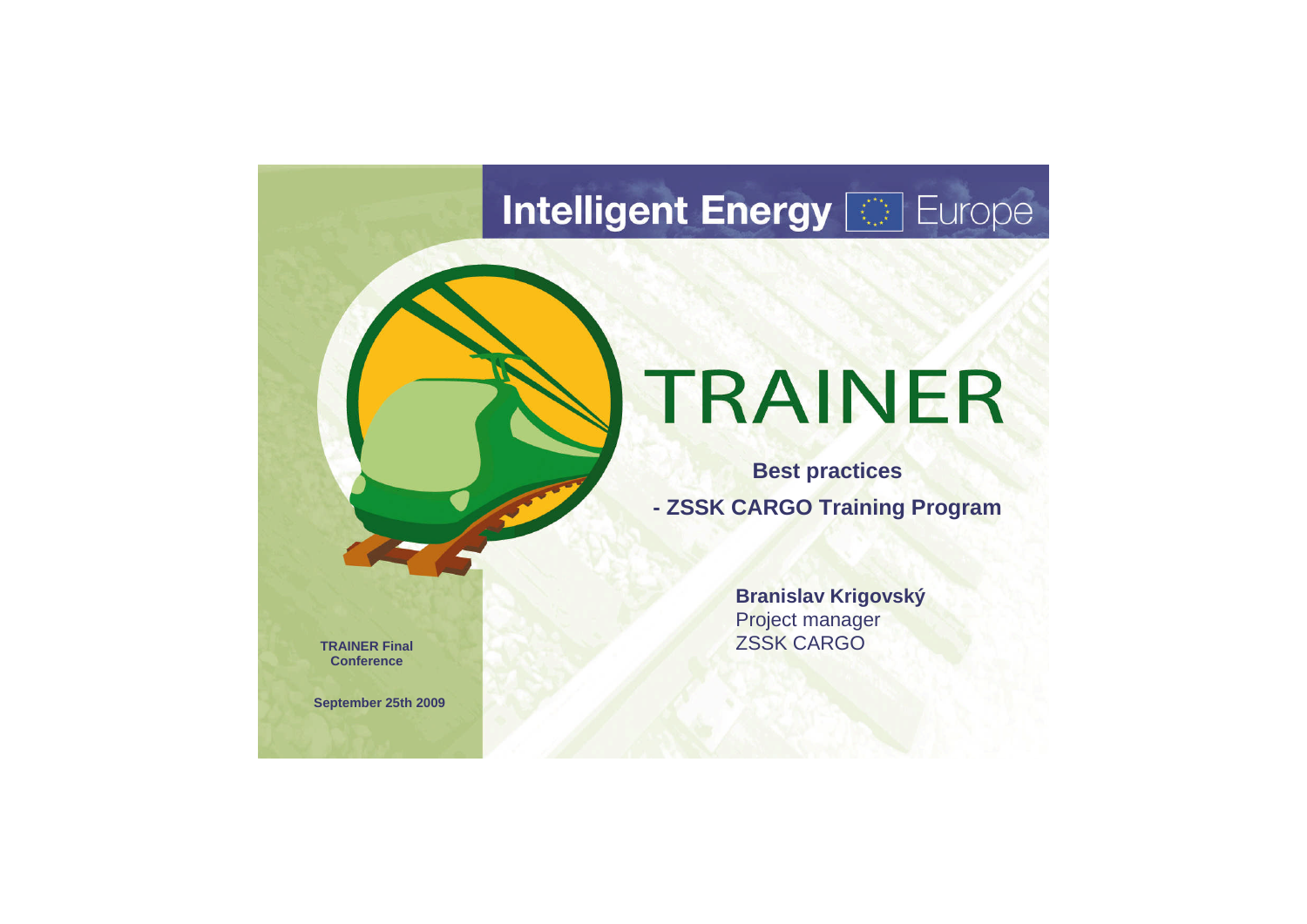## **Intelligent Energy [65] Europe**

- Introduction
- Reasons for realization and its objectives
- Development and realization of training program
- Feedback
- Results, next steps
- Experiences

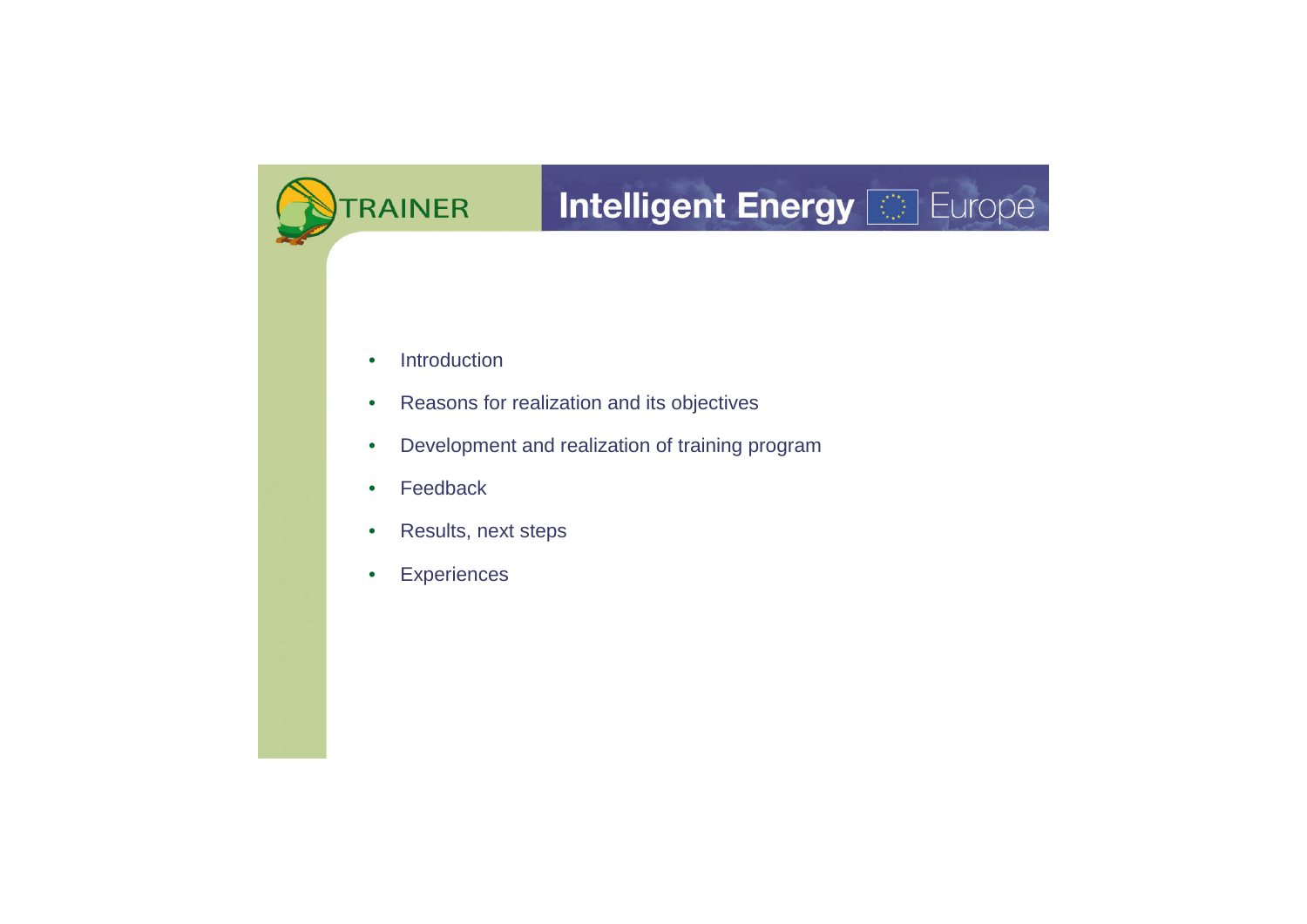## Intelligent Energy

### **Introduction**



- **ZSSK CARGO** freight transport operator
- Its founder and 100% shareholder is the Slovak Republic
- Transported volume: 44,525 mil. tons
- Railway market share: cca 95%
- **The mission** to provide reliable, safe, ecological and costs friendly rail freight transport services focused on needs and requests of our customers.
- **Our vision** to be a dynamic, progressive and generally respected transportation company with a stable transportation market share

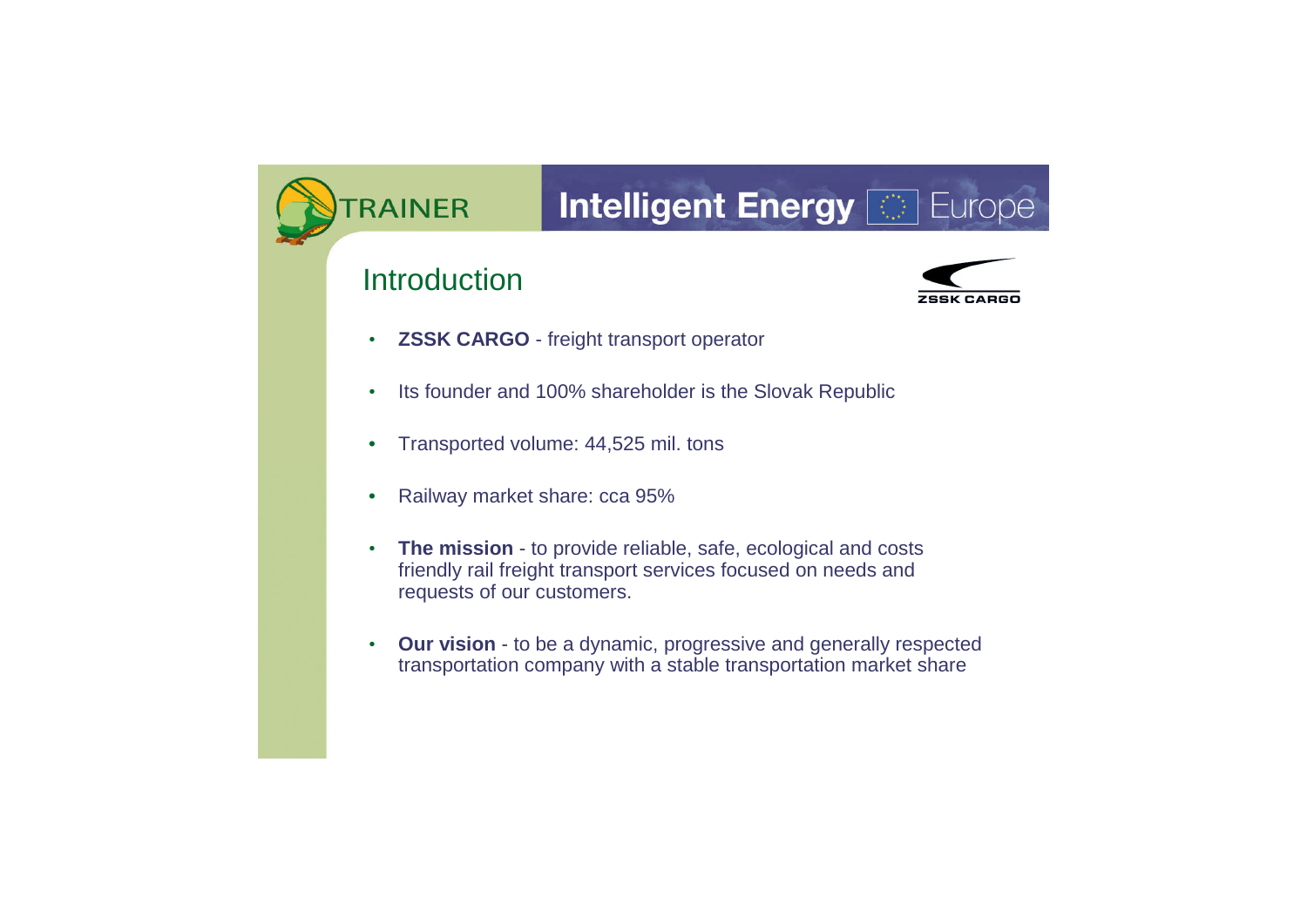### Intelligent Energy

#### **Reasons for realization**

- Possibility to manage a part of standard education by our own staff
- Possibility of optimize consumption, costs
- Participation in TRAINER

### **Objectives**

- Design and preparation the Training Program (TP) (target groups, form, contents, realization plan)
- Preparation of the lectors for TP implementation
- Implementation of the Training Program
- Evaluation of the Training Program and feedback
- Upgrading of the Training Program

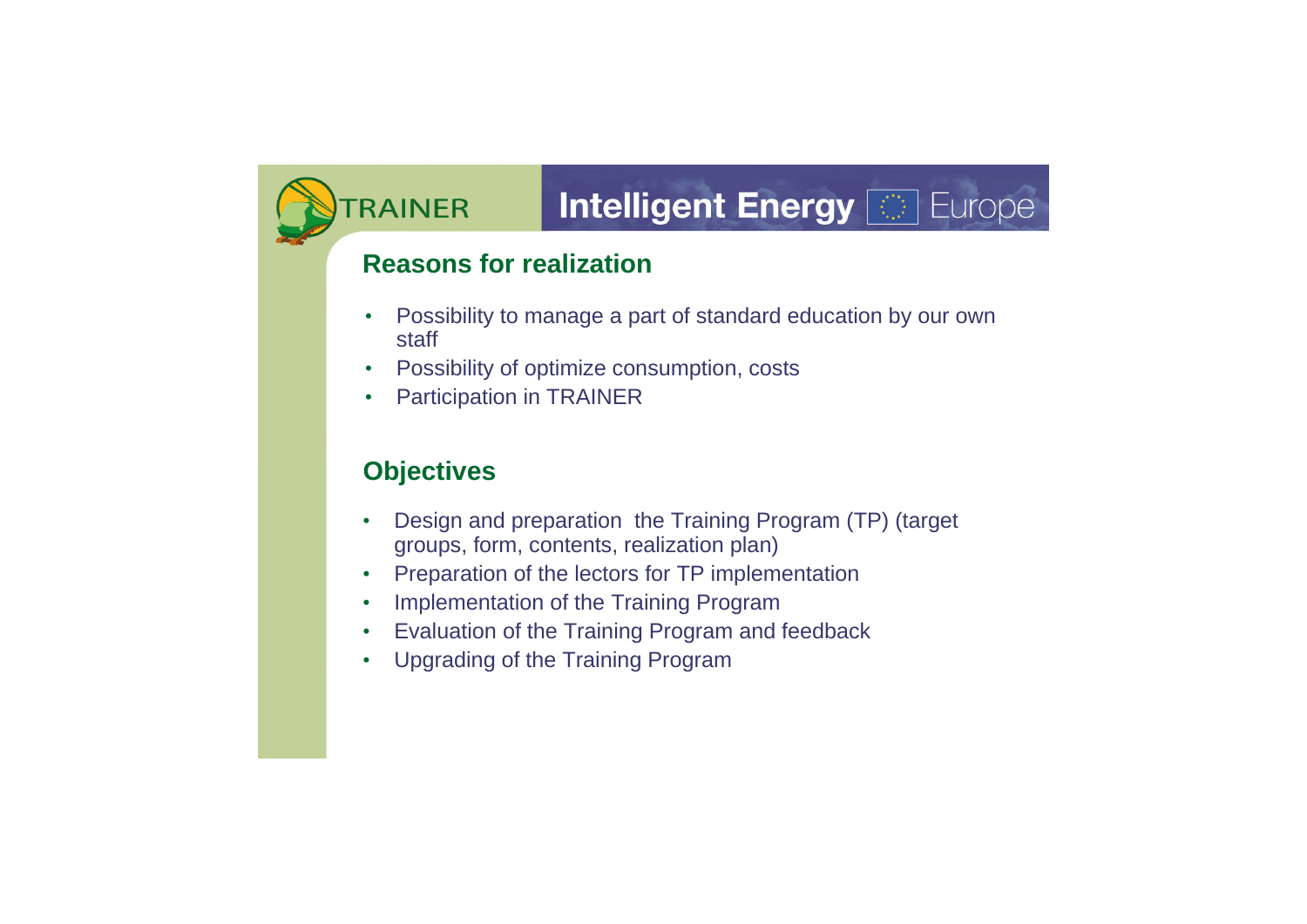### **Intelligent Energy [63] Europe**

#### **Development and realization of training program**

#### **Target groups:**

- **Train drivers of ZSSK CARGO**
- Employees of Operations division

#### **Form:**

- Part of the standard education
- Training of drivers:
	- 1. Theoretical part (2 hours)
	- 2. Practical part in a locomotive cabin
- Training of operational (management) employees theoretical training (2 hours)

#### **Training personal:**

- Training of drivers instructors of the drivers
- Training of dispatchers members of TRAINER team and employees of energy dispatching centre

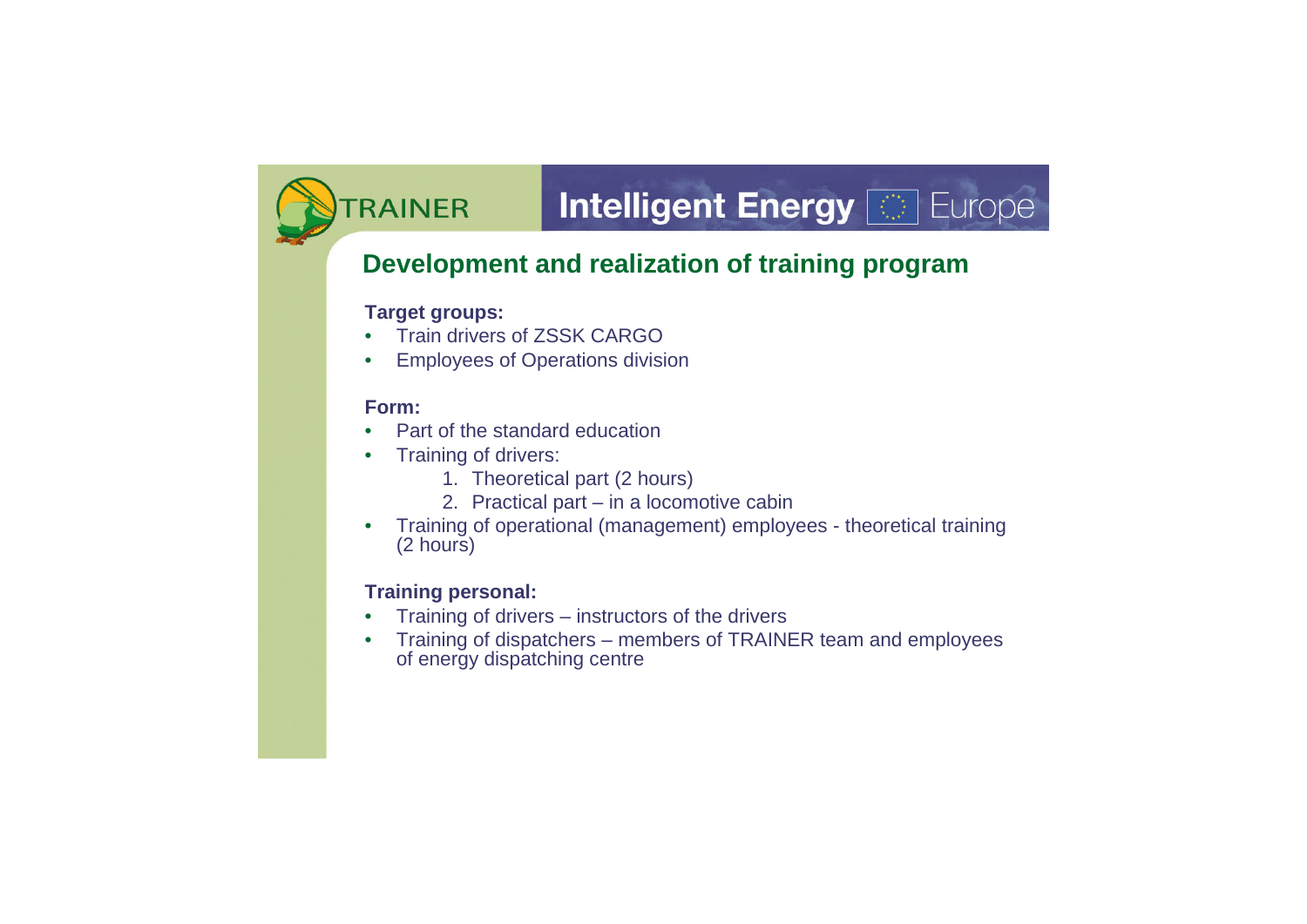### **Intelligent Energy [69] Europe**

#### **Realization of training programme**

#### **Training program for train drivers**

- Number of trained drivers: 1.800
- Realization: July December 2008

#### **Contents:**

- Outputs of the TRAINER project
- Internal guidelines concerning energy-efficiency driving
- Comparison of different driving strategies and their impact on energy efficiency
- Discussion about possibility of implementation of energy efficient driving

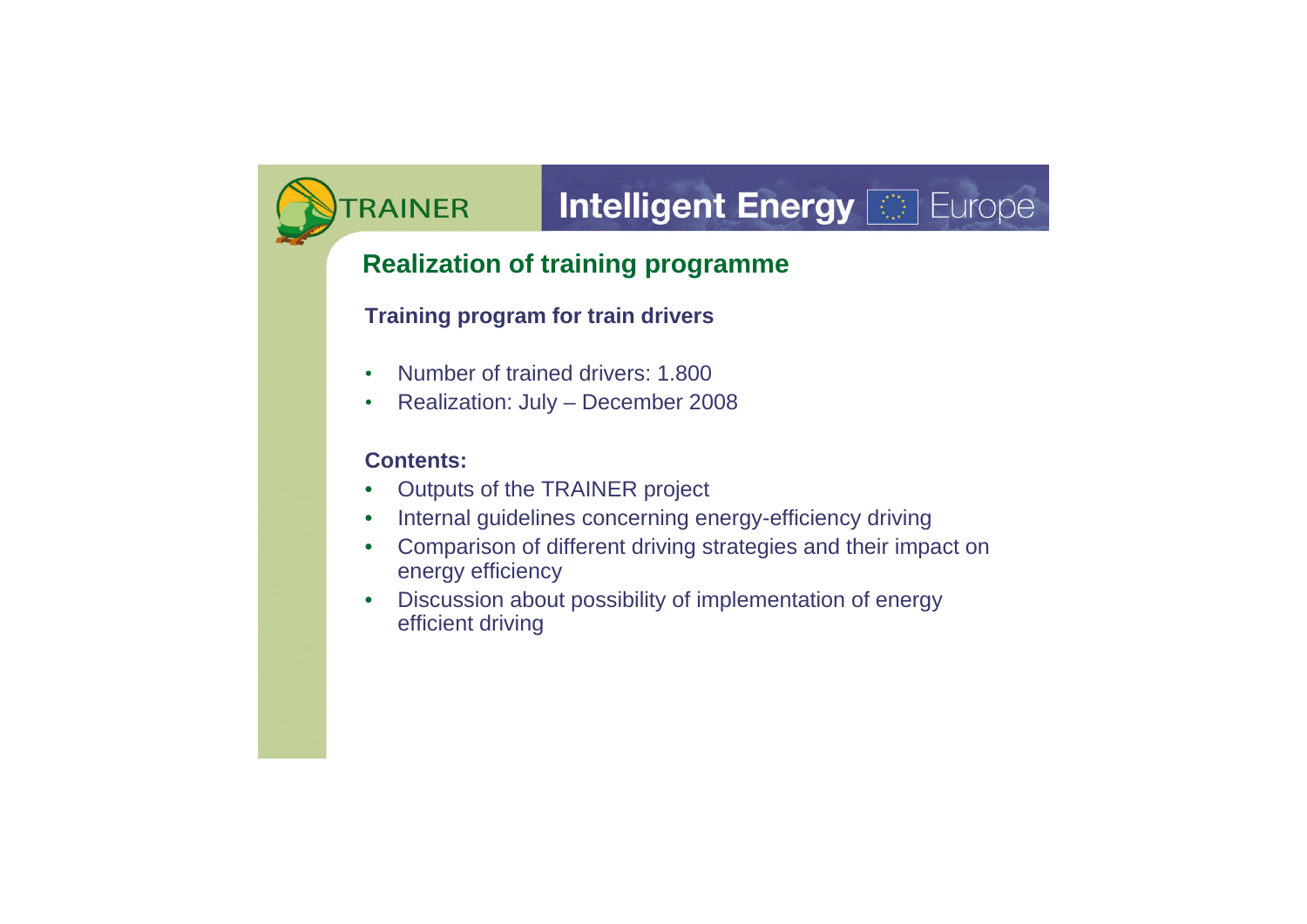### **Intelligent Energy [69] Europe**

#### **Realization of training programme**

#### **Training of operation division employees**

- Number of trained people: 80
- Realization: November 2008

#### **Contests:**

- Outputs of TRAINER project
- Outputs of measuring consumption on the electric locomotives
- Possible instruments to improve efficiency:
	- planning, time tabling
	- **•** train formation
	- **cooperation with infrastructure manager**
- Discussion about possibilities of implementation of measures into practice

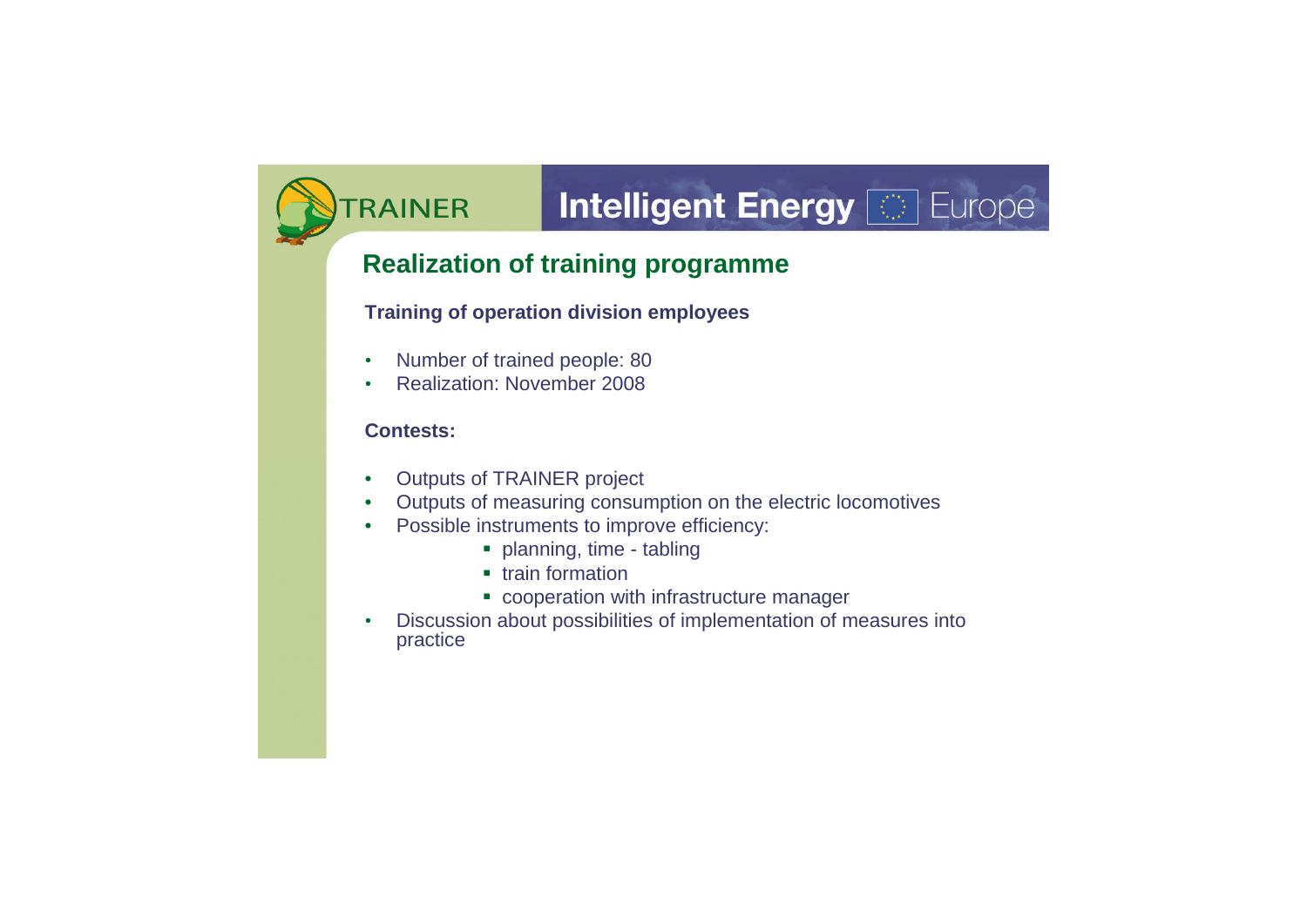## **Intelligent Energy [63] Europe**

#### **Feedback**

- Questionnaires distributed to train drivers
- Number of questionnaires
	- distributed: 1 300
	- answered: 1 257
- Objectives to get information about:
	- knowledge and using of eco-driving instruments
	- interest of the drivers to participate in project of energy consumption measuring
	- information about contents and quality of presentation
	- inputs for improvement of the training



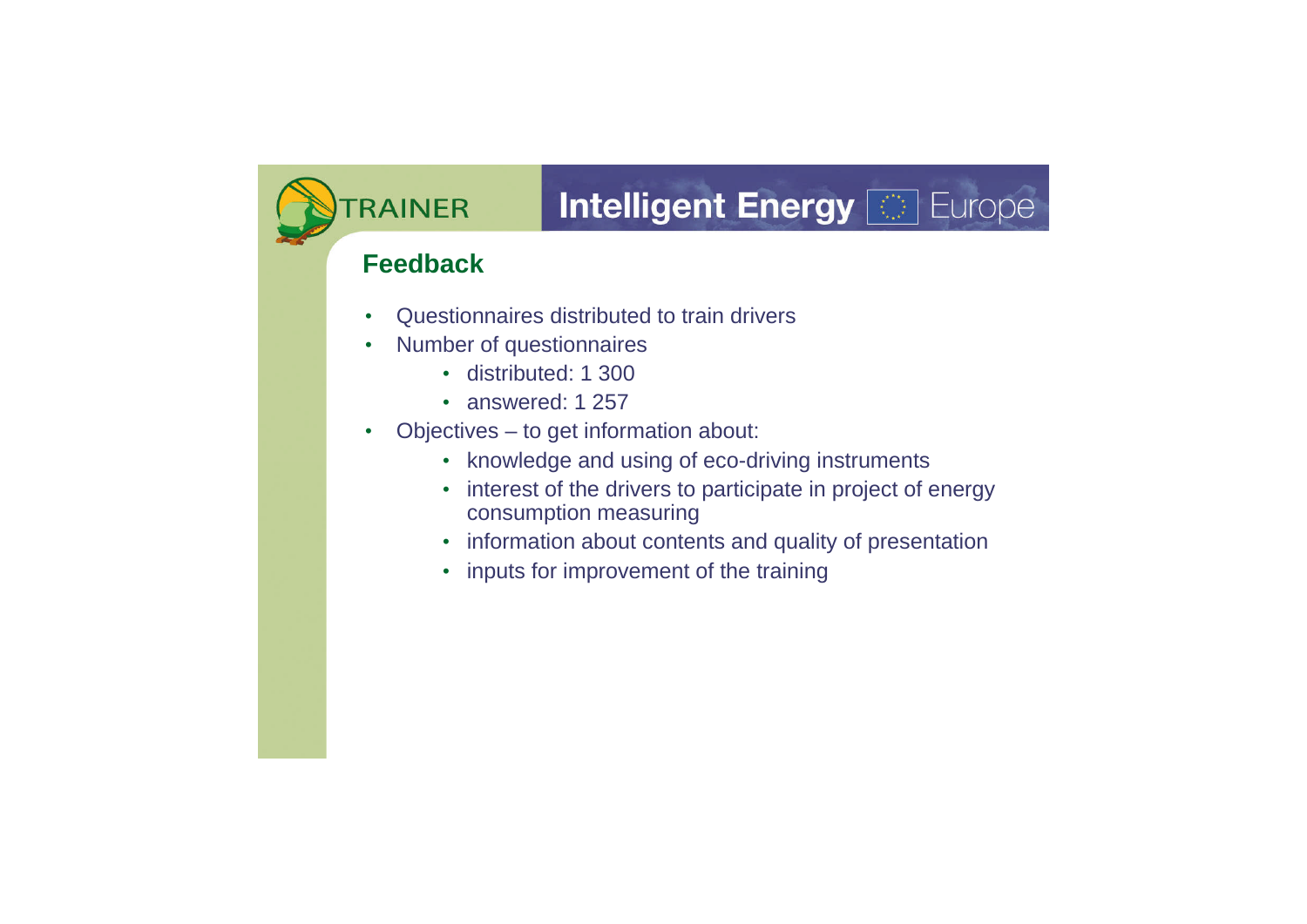### **Intelligent Energy [69] Europe**

### **Feedback**



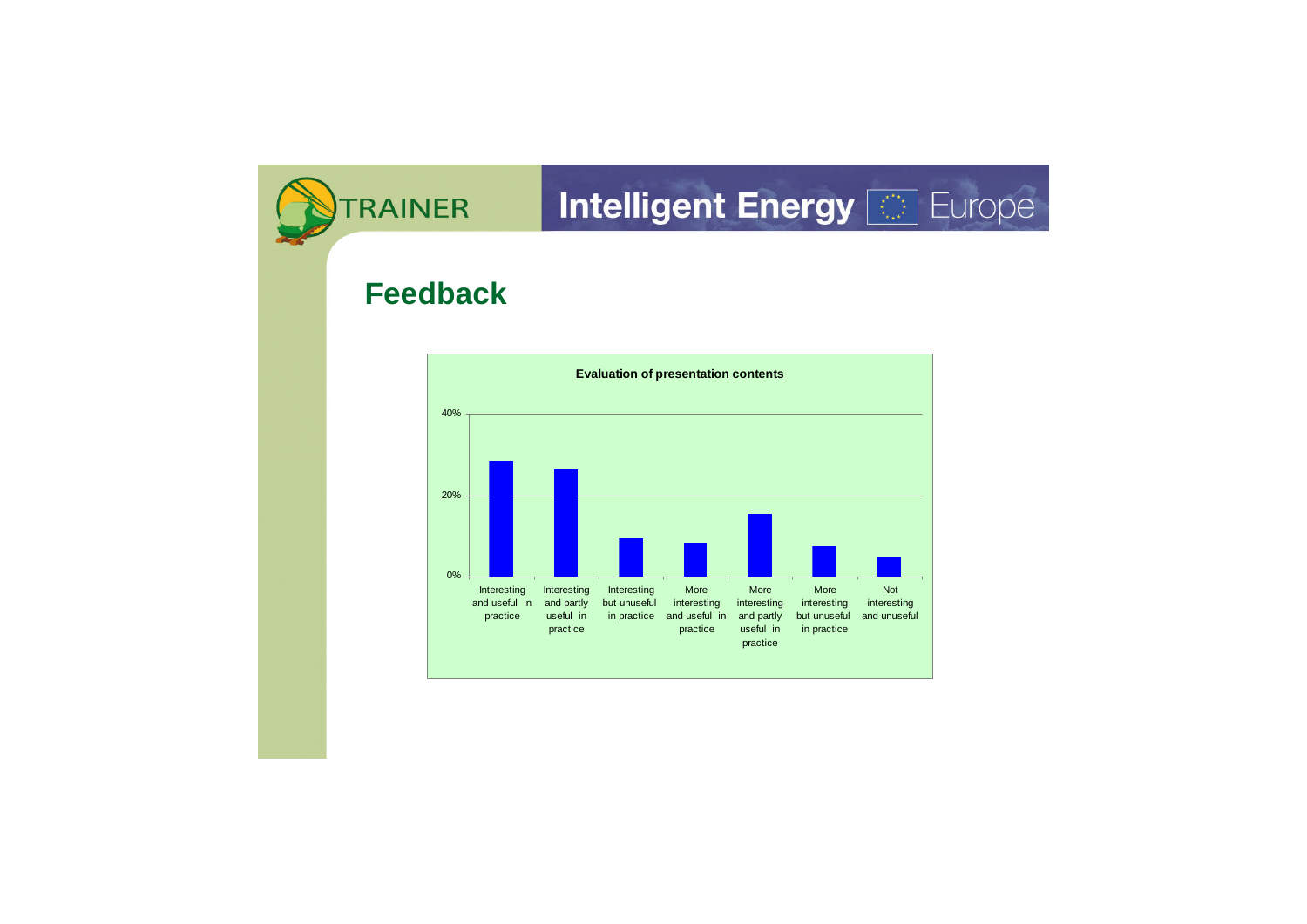## Intelligent Energy [89]

#### **Results**

- Most drivers showed satisfaction with received information
- Suggestion to input more data from the real operations
- Improvement of the equipment in some training rooms

#### **Next steps**

- Elaboration of new analyses, update of training program
- Finding new solutions to make training more attractive

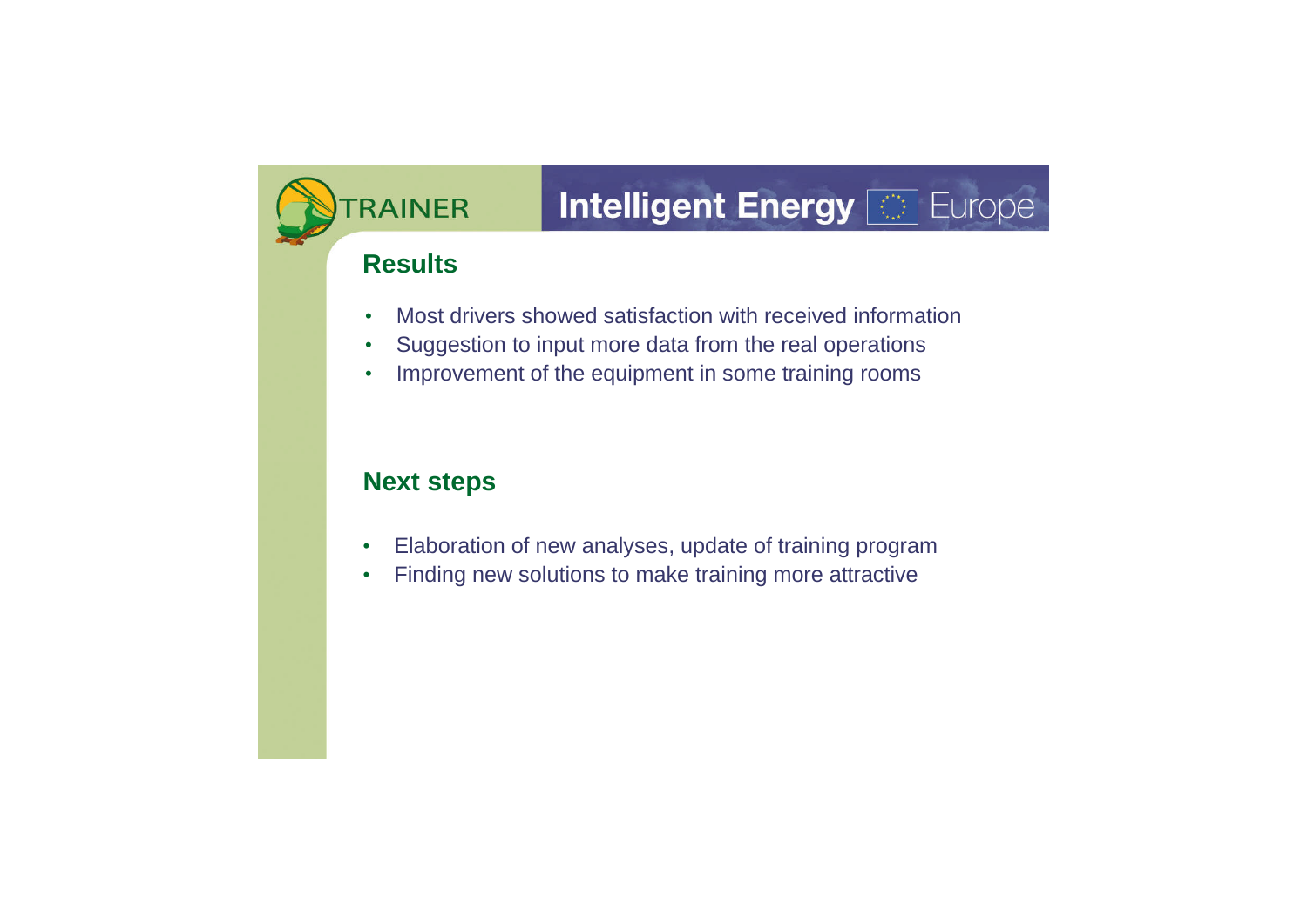### **Intelligent Energy [63] Europe**

#### **Gathered experiences**

- Special team to prepare, realize and evaluate training program
- Knowing the audience (right attitude, and style of training)
- Interesting and attractive presentation
- Pay attention to real operations
- Introduce possibilities of energy efficiency improvement
- Discussion about presented analyses
- Use of instructing video
- Evaluation and upgrade of the training program
- Long-term process
- Development of evaluation system of training implementation into practice